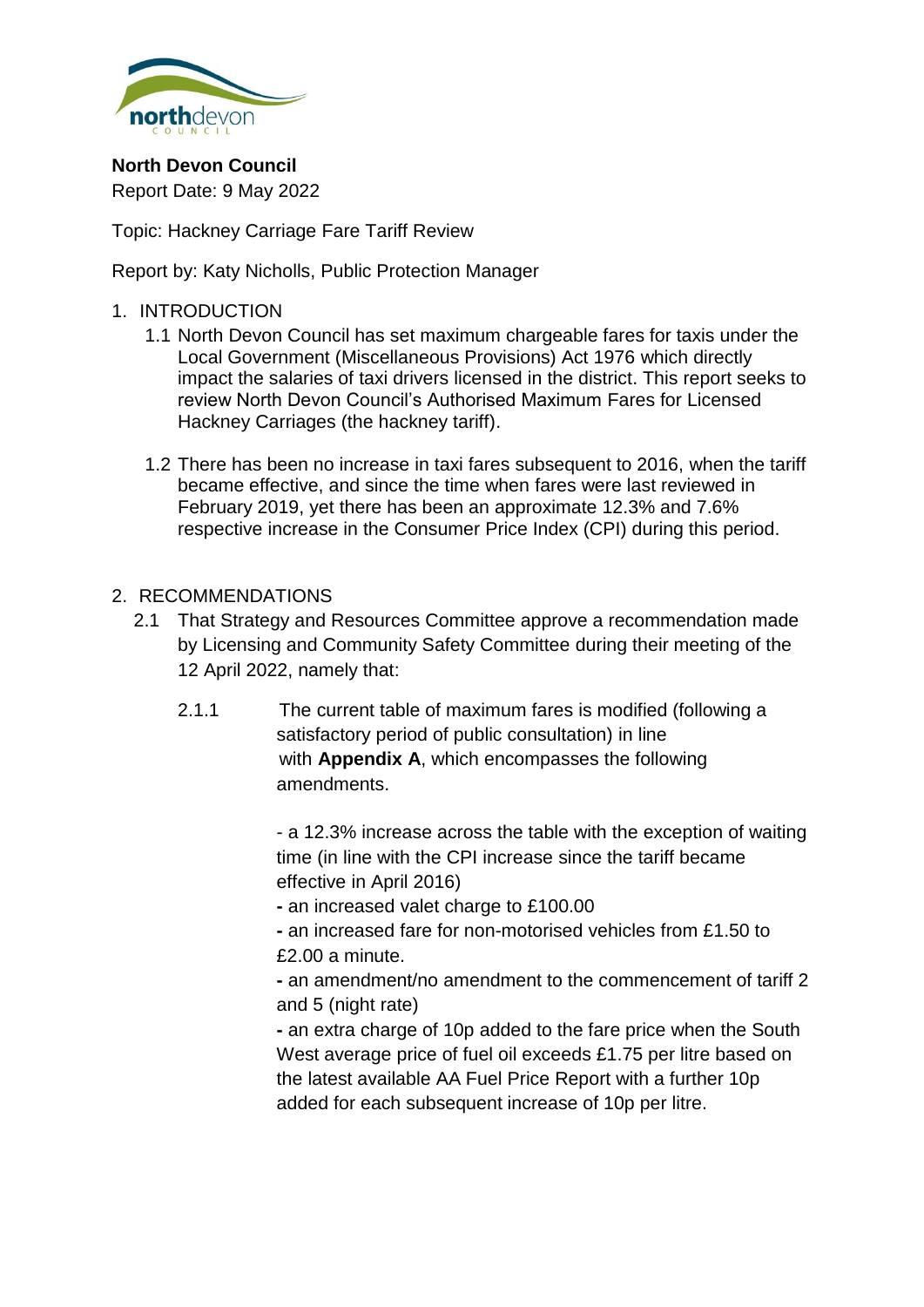

- 3.1 To consider representations from the taxi trade received in respect of the Council's hackney carriage fare tariff.
- 3.2 To take into consideration the increase in the CPI since the hackney tariff became effective.
- 3.3 It is believed that a valet charge of £100 is proportionate with likely cleaning costs, and downtime not being able to take subsequent fares.
- 3.4 Provide the ability to readily react to fuel price surges and a volatile marketplace.
- 3.5 There is currently only one horse drawn carriage in operation locally. In light of this and the fact that this tariff is in essence for pleasure rides, it is believed that an increase of 50p per minute is likely justified.
- 4 REPORT
- 4.1 North Devon Council's current hackney carriage fare tariff became effective in April 2016. **Appendix B** contains the card that must be displayed within a licensed vehicle. Subsequent to its implementation two reviews have taken place in November 2016, and February 2019 during which decisions were taken that any amendment was not justified at that time.
- 4.2 A significant period of time has now passed and it is necessary to undertake a further review. Section 65 of the Local Government (Miscellaneous Provisions) Act 1976 enables the Council to set fares for hackney carriage vehicles and requires that before any alteration to the tariff table can take effect a public notice explaining the changes must be placed in a local newspaper. The public then must be provided with a period of at least 14 days to make comment on the proposals. If no adverse comment/objection is received, the approved changes must take effect. Alternatively, if adverse comment/objection is received then the matter must be returned to allow the Committee to consider the representation(s).
- 4.3 Members attention is drawn to paragraph 5.5 in the Council's Hackney Carriage and Private Hire Licensing Policy, which describes the fare tariff criteria to be utilised when considering any revision:
	- Reasonable and fair to all stakeholders
	- Proportionate with the locality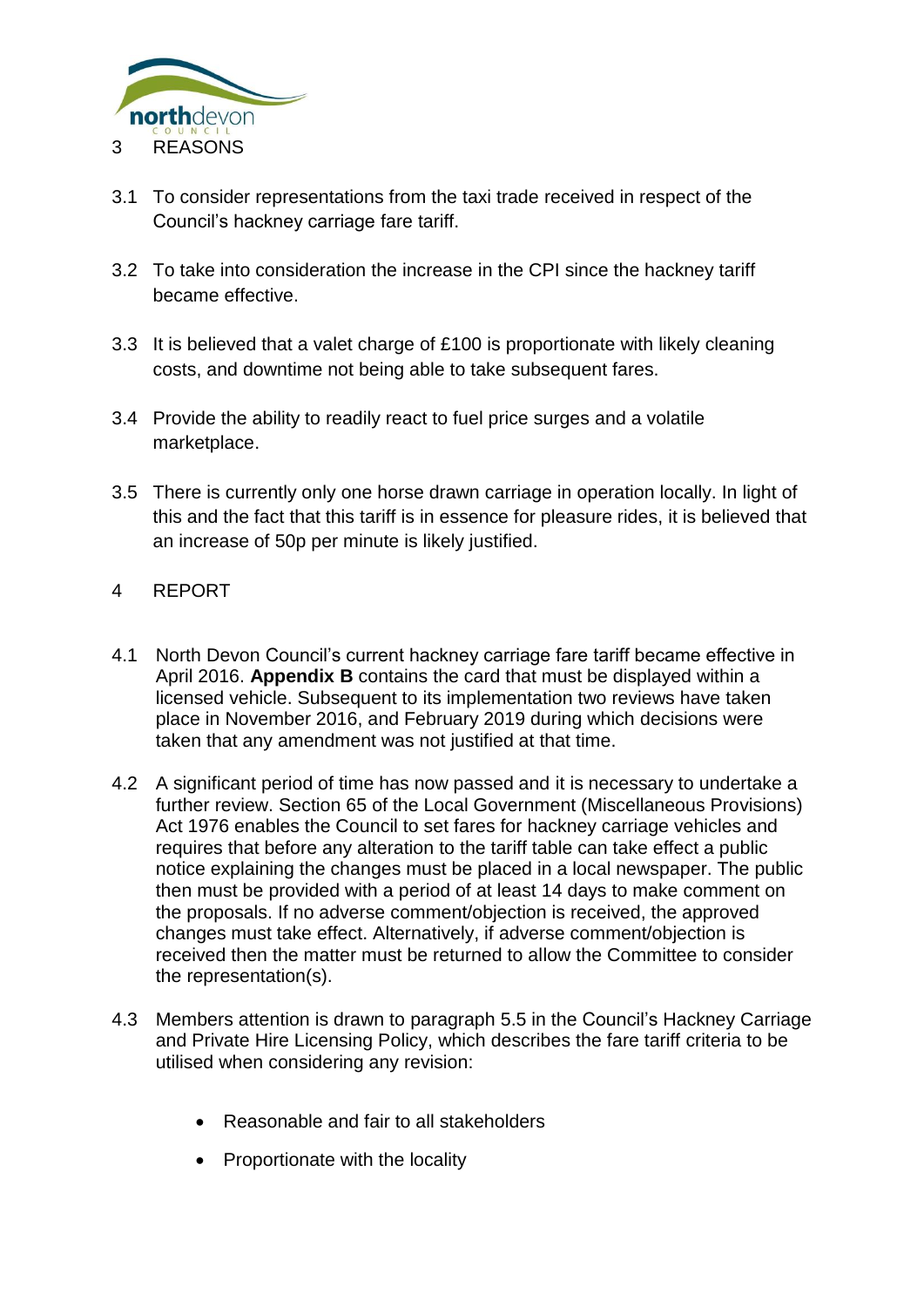

- Benchmarked with other local authorities
- **Justified**
- Simple, and easily calculated
- Designed with a view to practicality
- In line with published best practice guidance
- Mathematically correct and capable of being entered onto a meter
- Structurally the same for vehicles of different seating capacity
- Designed where possible to avoid either deliberate or accidental over charging
- 4.4 Following this meeting it is proposed that a public notice will be published in a local newspaper and the Council's taxi newsletter explaining the changes and inviting observations.
- 4.5 Fuel prices have increased in the period subsequent to the tariff's implementation. **Appendix C** highlights data gained from AA monthly fuel price reports which will be of relevance. Currently 87.8% of taxis and private hire vehicles licensed by the Council are diesel powered and therefore diesel prices are those for which members will wish to take particular note. In the period from April 2016 to February 2022 diesel increased in price by 44.8 pence per litre.
- 4.6 Private Hire and Taxi Monthly (PHTM) Magazine publish and update the cost of a two mile hackney carriage fare on Tariff 1 (day rate) nationally every month and produce a league table of all 355 Councils. In March the position of North Devon Council was 89<sup>th</sup>. Furthermore, North Devon Council's position is benchmarked against its neighbouring authorities in **Appendix D,** for which North Devon's rate of £6.55 for a two mile daytime journey is currently  $7<sup>th</sup>$ lowest out of those authorities in Devon. The national average is £6.08 and local average £5.94. Due to the rural nature of North Devon it would be expected that fares would be higher than urban areas, where there would be less dead mileage (the amount of mileage spent driving without a passenger in the vehicle i.e. non-earnable mileage), albeit there is history of some of the more affluent areas demanding higher rates due to the higher cost of living, and house prices etc. It is worthy to note that taxi drivers are unable to specifically charge for dead-mileage in the same way as a private hire vehicle operator is able under the relevant legislation.
- 4.7 The Council circulated a taxi trade newsletter in February 2022 seeking initial views as an early stage of consultation. It was believed that comments would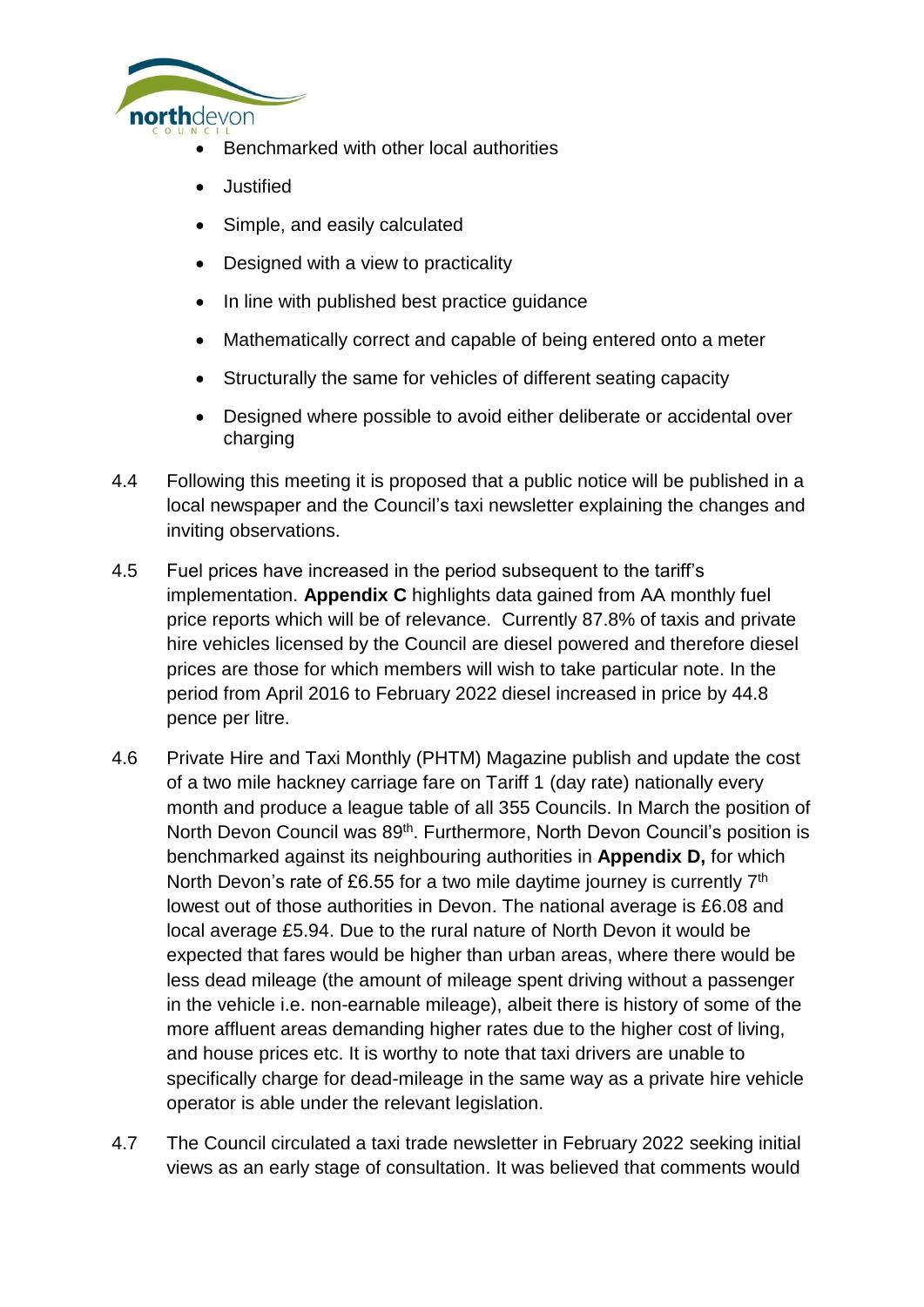

assist the committee in examining options prior to undertaking any statutory consultation exercise. The newsletter provided detail of a collective proposal received from the trade (prior to the circulation of the newsletter) and sought to gain responses on whether there was support for the proposal put forward or for any other alternative.

- 4.8 The original trade proposal and subsequent representations received from members of the taxi trade are anonymised and contained at **Appendix E.**
- 4.9 Whilst it is not possible to calculate example journeys for all trade suggestions, for ease of comparison, the initial trade proposal on which members of the trade were given the ability to provide comment on (14.5% increase), and a further proposal (22.2% increase), are both entered into a table at **Appendix F,** alongside examples (please note that when calculated the tariff has been rounded to provide for a more appropriate format) based upon:
	- 4.9.1 A 5.5% rise across the fare table based on the most recent CPI increase.
	- 4.9.2 A 7.6% increase based upon the CPI inflation figure for that period since the last tariff review in February 2019 (when an amendment was not deemed to be justified).
	- 4.9.3 A 12.3% increase based upon the CPI inflation figure for that period since the tariff became effective in April 2016
- 4.10 Given the recent dramatic rises in the cost of living, it was considered appropriate to look at options for amendment of the current table of maximum fares based on CPI inflation data. The benefit being that this has the significant advantage of being very transparent. The CPI inflation figures produced by the ONS reflect the change in prices for goods and services over time at a national level, and are updated every month and tracked over many years previous.
- 4.11 The recommendation includes a proposal to include an exceptional fuel price figure within the list of applicable extra charges. It is proposed that an extra charge of 10p be added to the fare price when the price of fuel oil exceeds £1.75 per litre based on the latest available AA Fuel Price Report (South West average fuel price published by the AA monthly for many years), with a further 10p for each subsequent increase of 10p per litre. This measure has already been successfully adopted by two other Devon Authorities, and is undergoing consultation in South Hams District Council. This is considered by Officers to be a proportionate response to the recent fuel price volatility and may alleviate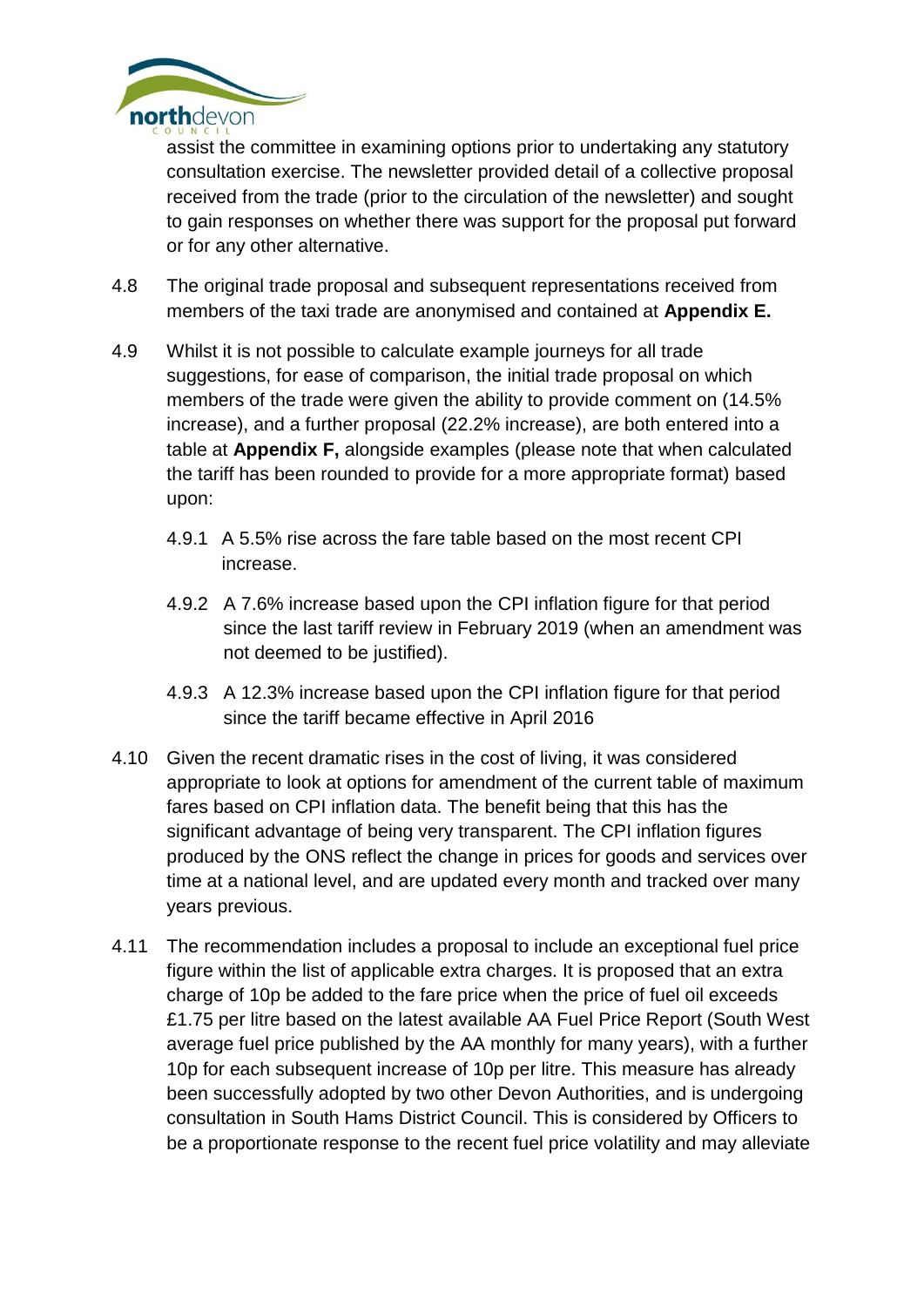

the concerns of some drivers that any increase by way of this process may not be sufficiently expedient.

- 4.12 In terms of the recommendation before Members there is a proposal to amend the commencement of night-rate and bring this forward from 11.30pm to 9.00pm. Furthermore, an increase in the valet charge to £100 is encompassed.
- 4.13 The Council's fare tariff encompasses a section in respect of non-motorised vehicles. A proposal for the increase to the non-motorised vehicle tariff has been furnished to the Council and is contained in those representations provided at **Appendix D**. The proposal made is for a proposed increase from £1.50 to £2.00 per minute. There is currently only one horse drawn carriage in operation locally. In light of this, and the fact that this tariff is in essence for pleasure rides, and for those who have a choice to make a journey (rather a different scenario than those for whom travelling in a taxi is essential) Members will need to consider whether this is justified.

#### 5 RESOURCE IMPLICATIONS

- 5.1 There are associated costs of newspaper advertisement of any new tariff that will be met by way of the Council's existing budget, realised through its licence fees.
- 5.2 The Council's hackney carriage tariff directly impacts the licensed trade by way of the maximum fares that they are able to charge.
- 5.3 The current tariff was effective in April 2016, and it appears to now be an appropriate time to review the fares given recent significant rises in CPI. It is however recognised that raising the cost of fares too greatly may adversely impact the ability of vulnerable users to be able to afford this essential service.

## 6 EQUALITIES ASSESSMENT

6.1 The impact of the proposals will depend on any increase approved. Should the Council set the fare too low this may adversely affect the supply of taxis in the area. Whilst setting the fare too high may have a negative impact on the vulnerable users of this essential service, for example protected groups including the disabled who rely on taxis as a principle form of transport. An Equalities Impact Assessment has been produced.

## 7 ENVIRONMENTAL ASSESSMENT

7.1 An Environmental Assessment has demonstrated no impacts to highlight as part of this report.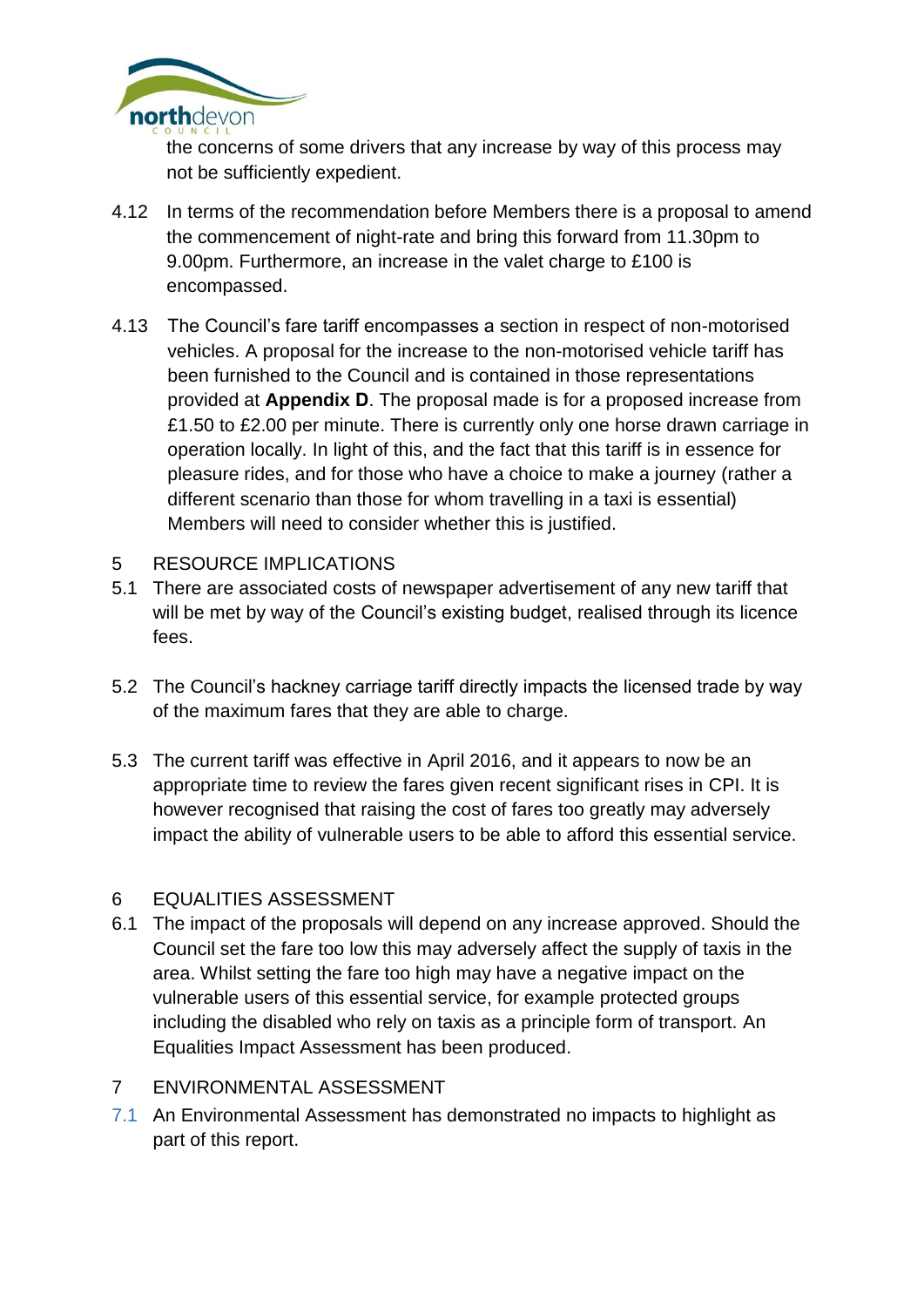

# 8 CORPORATE PRIORITIES

- 8.1 What impact, positive or negative, does the subject of this report have on:
	- 8.1.1 The commercialisation agenda: Reviewing the tariff and making an increase of fares will have a general impact on the cost of taxi journeys across the district. Taxi fares have a direct impact on the taxi drivers, operators and proprietors of licensed vehicles by way of the remuneration provided through the journeys taken by the public and there is a similar impact on individuals and businesses using taxis for these journeys which may be pleasure or business related.
	- 8.1.2 Improving customer focus and/or: Reviewing the tariff and making careful consideration of those representations gained will ensure there is appropriate customer focus.
	- 8.1.3 Regeneration or economic development: Reviewing the tariff and making an increase of fares will have a general impact on the cost of taxi journeys across the district. Taxi fares have a direct impact on the taxi drivers, operators and proprietors of licensed vehicles by way of the remuneration provided through the journeys taken by the public and there is a similar impact on individuals and businesses using taxis for these journeys which may be pleasure or business related.

## 9 CONSTITUTIONAL CONTEXT

- 9.1 Article of Part 3 Annexe 1 paragraph:1h
- 9.2 Referred or delegated power?: Delegated.

## 10 STATEMENT OF CONFIDENTIALITY

10.1 This report contains no confidential information or exempt information under the provisions of Schedule 12A of 1972 Act.

## 11 BACKGROUND PAPERS

- 11.1 The following background papers were used in the preparation of this report: (The background papers are available for inspection and kept by the author of the report).
	- North Devon Council's Hackney Carriage and Private Hire Licensing Policy March 2022
	- Private Hire and Taxi Monthly ([www.phtm.co.uk/taxi-fares-league-tables](http://www.phtm.co.uk/taxi-fares-league-tables))
	- Office for National Statistics Consumer Prices Index https://www.ons.gov.uk/economy/inflationandpriceindices#dataset